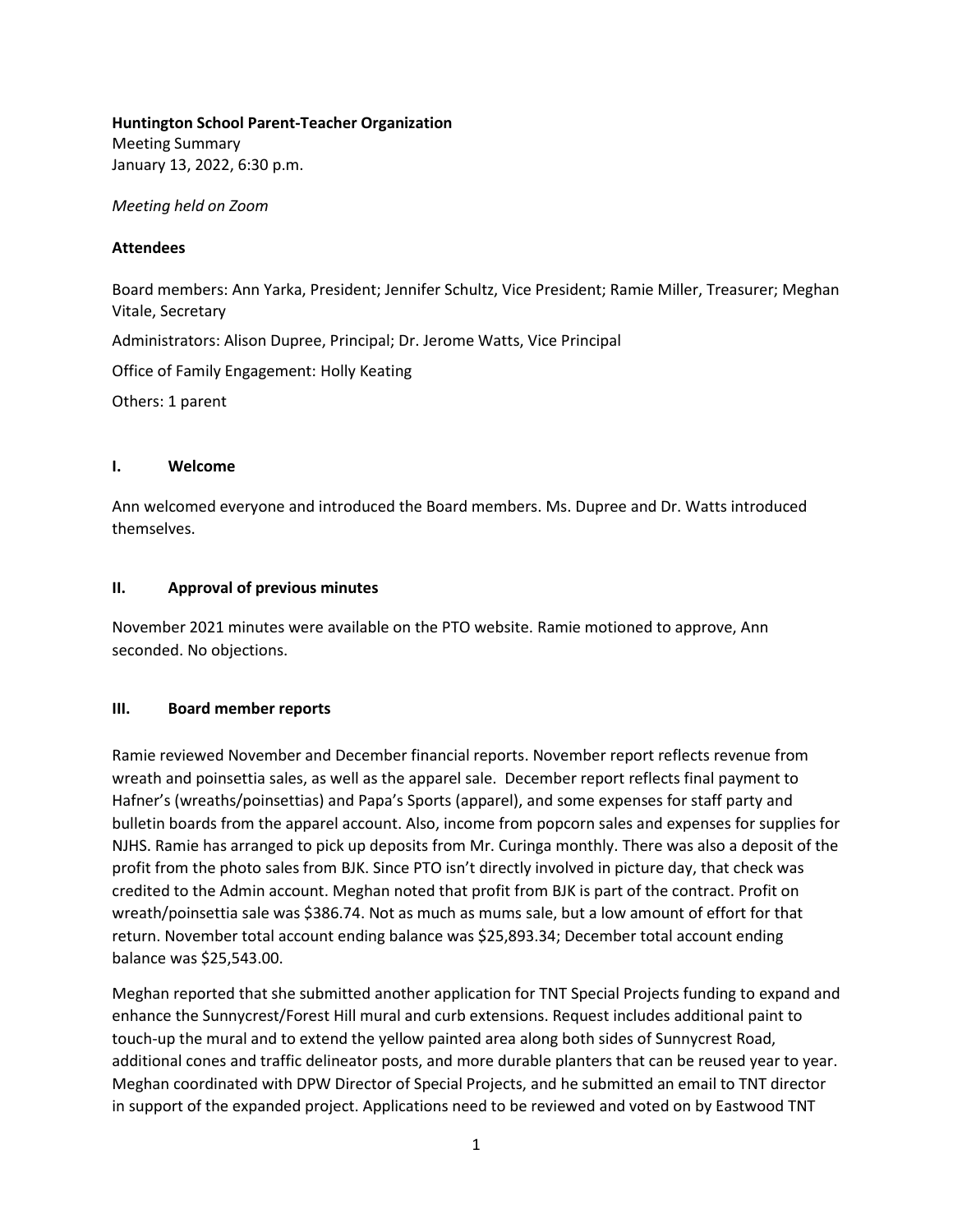before funding is assured. If approved, Meghan will work with DPW to obtain necessary permits to do work in the roadway again. Will need volunteers to help paint in spring or summer.

## **IV. Old business**

There was no old (tabled) business.

## **V. New business**

There was no new business.

## **VI. Discussion**

Discussed plans for the Gertrude Hawk sale. Meghan has been in communication with our Gertrude Hawk representative (Corey). Ann emphasized that we need a volunteer to assist with this, and we need more people involved in general – especially those with younger kids who have more years at the school – in order to carry-out the activities that PTO was able to do pre-COVID. Dr. Watts suggested that Holly might be able to connect some additional parents with the PTO.

For the GH sale, we have asked for brochures to be delivered to school by February 1. Meghan will try to get a more firm date from Corey. We need to figure out how to distribute these to teachers. They do not fit in mailboxes. Jen offered to help during the day on a Monday, Meghan can also help for a short time during the day, and Holly offered to assist as well. Ms. Dupree asked that PTO write up a description of the sale, emphasizing that the profit will go to class accounts (and include current account balances). She could share that at a staff meeting. Meghan will put that together.

Orders will be due March 1, so that we can get delivery the week of March 28 with plenty of "wiggle room" before the April break starts.

# **VII. Office of Family Engagement report**

Holly provided an update from the Office of Family Engagement. The Title I plan was submitted December 20; waiting for approval. She talked about the possibility of holding a future meeting at SkyZone, once COVID numbers have lessened. Another school had success with a SkyZone meeting. Ann mentioned that transportation might be an issue. Holly said they might be able to provide bus vouchers. Ms. Dupree noted that Title I funds might be able to be used for transportation. Holly asked if the meeting would need to include an educational component to use Title I funds, but this could probably be done with some items on the agenda.

# **VIII. Administrative report**

Ms. Dupree reported that the 3<sup>rd</sup> and 6<sup>th</sup> grades recently participated in a simulation of the Computer Based Testing (CBT) for State assessments. This was a statewide exercise to make sure everyone is prepared for CBT in the spring. It went well. Those grades can now share what they experienced with other grade levels, so all teachers can start to prepare students.